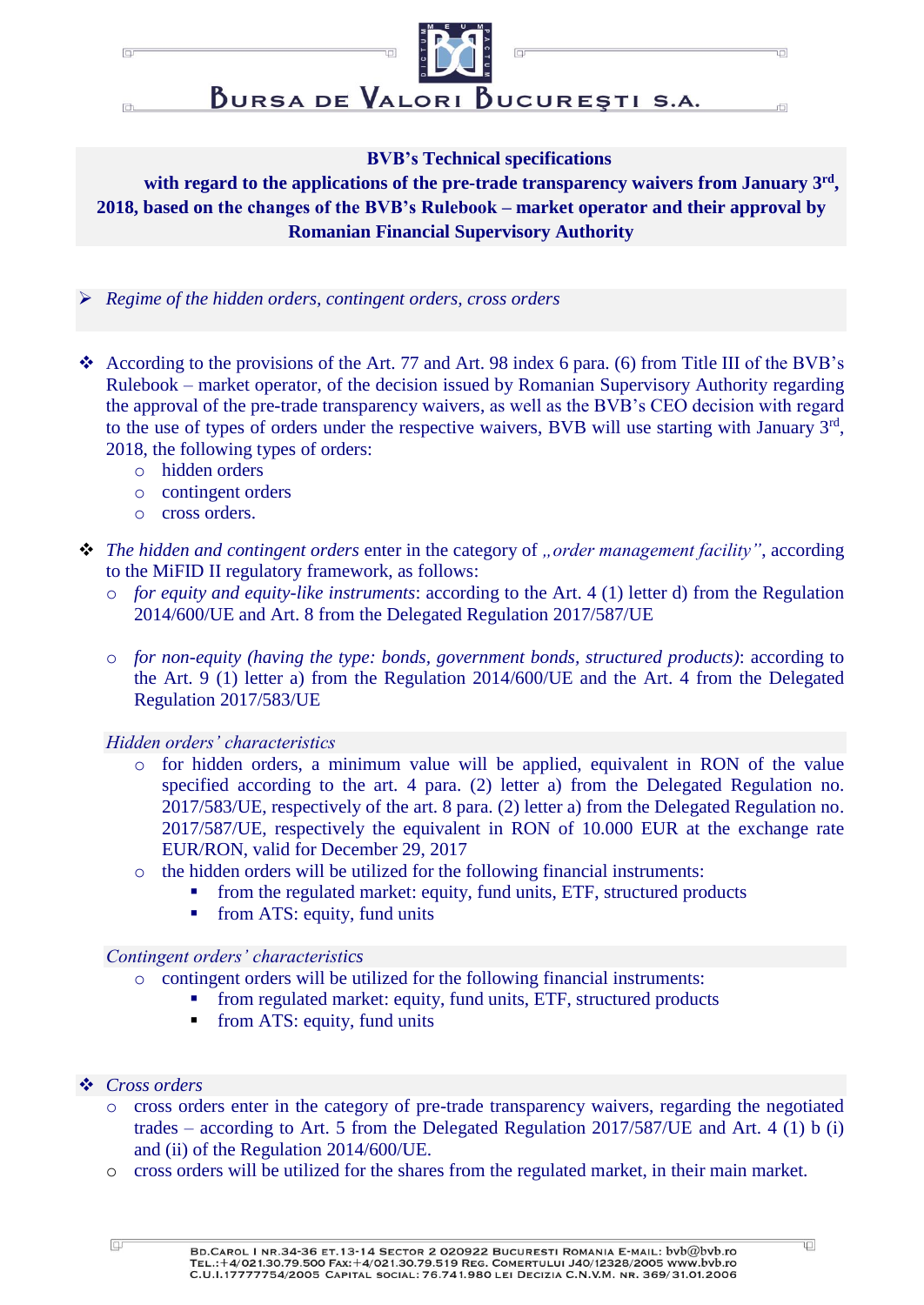

## *Regime of the orders deal/ trades deal*

 According to the provisions of the Art. 112 index 1 para. (2) - (5), Art. 113 (1) and (1 index 1), Art. 183, Art. 186, Art. 195 (4), Art. 210 (1) letter b) and (4), Art. 221, Art. 222 index 3 (1) letter b) from the Title III of the BVB's Rulebook – market operator, of the decision issued by Romanian Supervisory Authority regarding the approval of pre-trade transparency waivers, as well as the BVB's CEO decision with regard to the application of those waivers, BVB will ensure the framework for deal orders/ deal trades, starting with January 3<sup>rd</sup>, 2018, according to the this document.

The deal orders /deal trades will be utilized under the following pre-trade transparency waivers:

- o *For equity and equity-like instruments*: according to the pre-trade transparency waiver "orders that are large in scale compared with normal market size *("Large in scale" type)* – based on the Art. 4 (1) letter c) from Regulation 2014/600/UE and Art. 112 index 1 para. (2) letter a) ii) from the BVB's Rulebook
- o *for non-equity (having type: bonds, government bonds, structured products)*:
	- o *for bonds and government bonds:* according to the pre-trade transparency waiver  $\mu$  instruments for which there is not a liquid market" – based on the Art. 9 para. (1) Letter c) from Regulation 2014/600/UE and Art. 112 index 1 para. (2) letter b) ii) from the Title III of the BVB's Rulebook – market operator
	- o *for structured products:* according to the pre-trade transparency waiver "orders that are large in scale compared with normal market size *("Large in scale" type)* – based on the Art. 9 para. (1) letter a) from the Regulation  $2014/600/UE$ , Art. 13 (1) a) (i) and Table 4.1 Annex III from the Delegated Regulation Delegated 2017/583/UE, as well as the Art. 112 index 1 para. (2) letter b) is) from Title III of the BVB's Rulebook  $$ market operator

# **Minimum value's deal**

 *for shares, fund units, rights traded in the regulated market and in ATS: according to the Table 1 from Annex II of Regulation 2017/587/UE (Annex 7)*

| Average daily<br>turnover (ADT),<br>in EUR                                                                      | <b>ADT</b><br>< 50000 | $50000 \le ADT$<br>$\,<\,$<br>100 000 | $100000 \leq$<br><b>ADT</b><br>< 500000 | 500 000 $\leq$<br><b>ADT</b><br>< 1000000 | $1000000 \leq$<br>ADT<br>< 5000000 | $5000000 \le$<br><b>ADT</b><br>< 25000000 | $25000000 \le$<br>ADT<br>< 50000000 | 50 000 000 $\leq$<br>ADT<br>< 100000000 | $ADT \ge$<br>100 000 000 |
|-----------------------------------------------------------------------------------------------------------------|-----------------------|---------------------------------------|-----------------------------------------|-------------------------------------------|------------------------------------|-------------------------------------------|-------------------------------------|-----------------------------------------|--------------------------|
| Minimum size of<br>orders qualifying<br>as large in scale<br>compared with<br>normal market<br>size<br>(in EUR) | 15 000                | 30 000                                | 60 000                                  | 100 000                                   | 200 000                            | 300 000                                   | 400 000                             | 500 000                                 | 650 000                  |

Ū